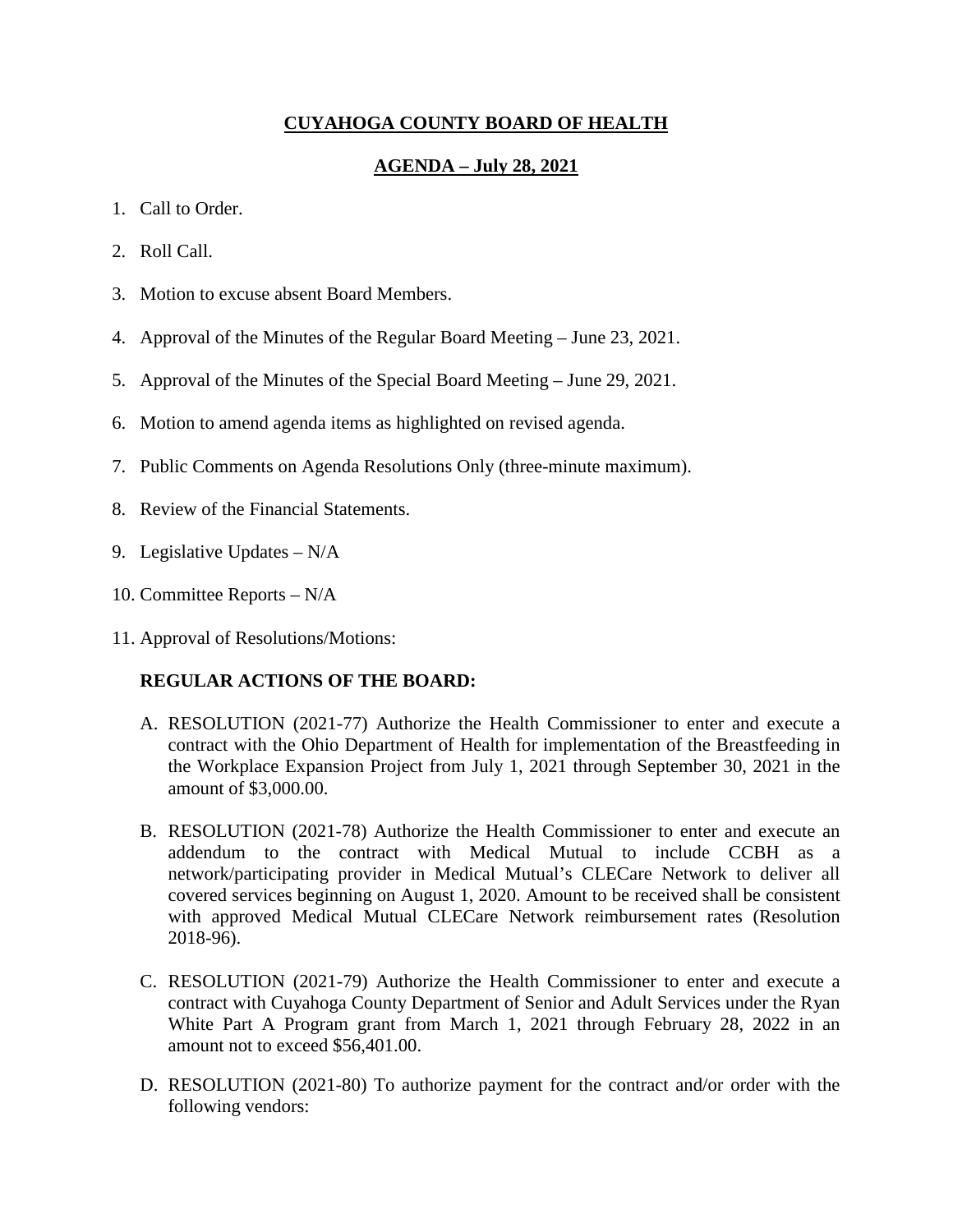| Vendor    | Amount | Date | <u>Purpose</u>                                                    |
|-----------|--------|------|-------------------------------------------------------------------|
| Radio One |        |      | $$107,314.00$ $05/14/2021$ Create awareness around COVID vaccines |
|           |        |      | ZED Digital \$10,830.00 09/22/2020 Website Maintenance            |

E. RESOLUTION (2021-81) To approve an amendment to the Collective Bargaining Agreement with the Ohio Nurses Association (ONA) to provide for a correction in the language on overtime travel and to allow for remote work.

### **BOARD ORDERS, RULES, FEES OR REGULATIONS:**

### **FIRST READING:**

None

### **SECOND READING:**

None

# **THIRD READING:**

None

- 12. RESOLUTION (2021-82) Approval of the Consent Agenda as set forth in the attached schedules:
	- Schedule A Appropriation Measures. Schedule B Cash Transfers. Schedule C Routine Personnel Actions. Schedule D Employee Training and Travel Expenses. Schedule E Approval of Vouchers. (Available upon request) Schedule F CRC Report and Other Contracts.
- 13. Health Commissioner's Report (1) COVID-19 Response Update

14. Public and Staff Comments (three-minute maximum).

- 15. Motion to adjourn to Executive Session to discuss personnel issues.
- 16. Miscellaneous Business.
- 17. Motion to adjourn the meeting.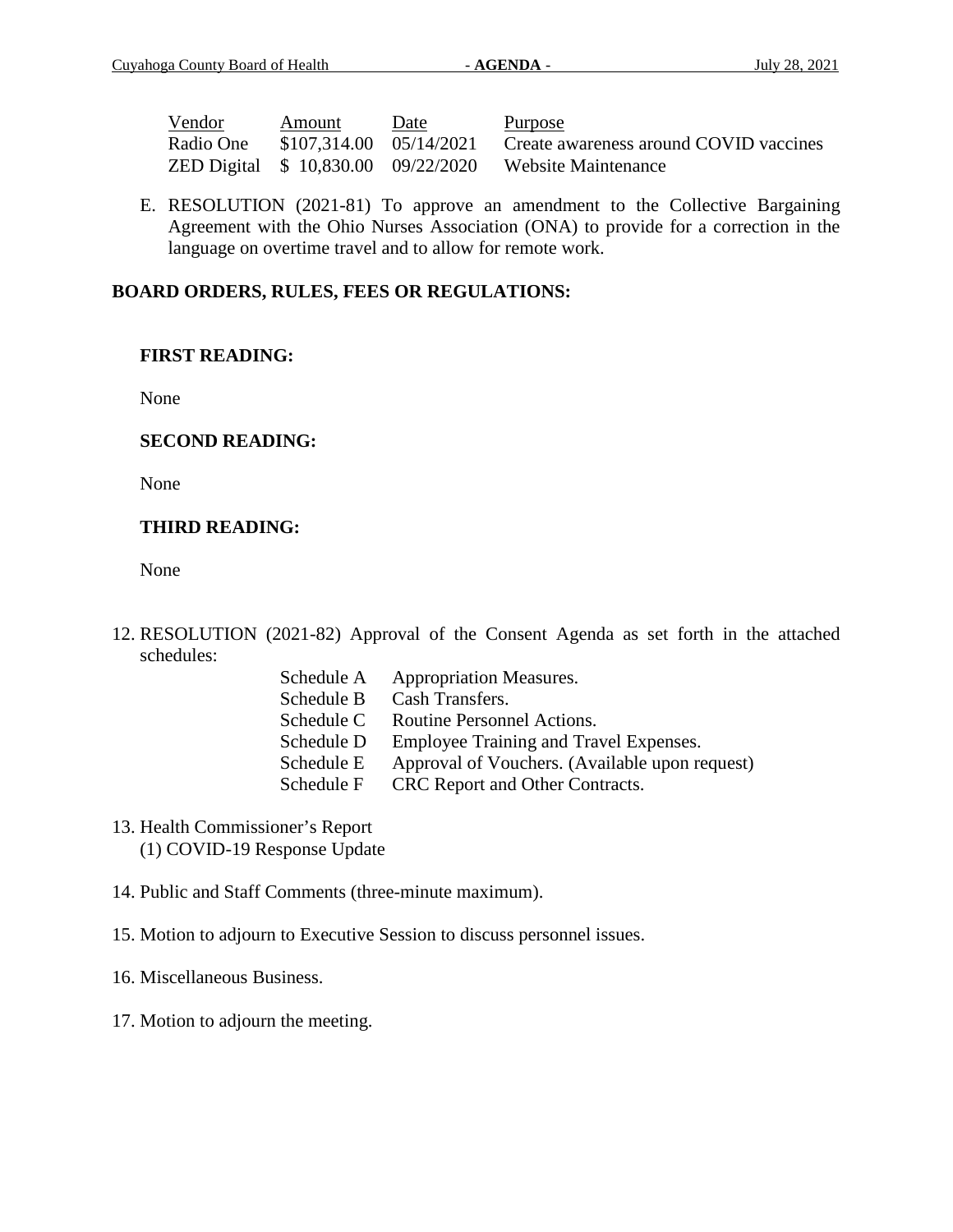# **SCHEDULE A APPROPRIATION MEASURES**

- 1. Establish Budgets
	- A. Establish a budget for the 2021/2022 PHEP grant in the amount of \$957,590.95 (ref. enclosed).
- 2. Budget Revisions
	- A. Budget revision in the 2020 Dental Sealant grant to decrease the budget by \$50,676.23 (ref. enclosed).
	- B. Budget revision in the 2020/2021 Newborn Home Visiting Program to decrease the budget by \$521,062.00 (ref. enclosed).
	- C. Budget revision in the 2020/2021 Ryan White Part A Program grant to decrease the budget by \$470,434.36 (ref. enclosed).
	- D. Budget revision in the 2020/2021 Ohio Equity Institute (OEI) grant to increase budget by \$141,372.25 (ref. enclosed).
	- E. Budget revision in the 2019/2021 Farm to School grant to redistribute \$183.39 (ref. enclosed).
	- F. Budget revision in the 2020/2021 Racial and Ethnic Approaches to Community Health (REACH) grant to redistribute \$100,120.49 (ref. enclosed).
	- G. Budget revision in the 2020/2021 Breastfeeding in the Workplace grant to redistribute \$0.58 (ref. enclosed).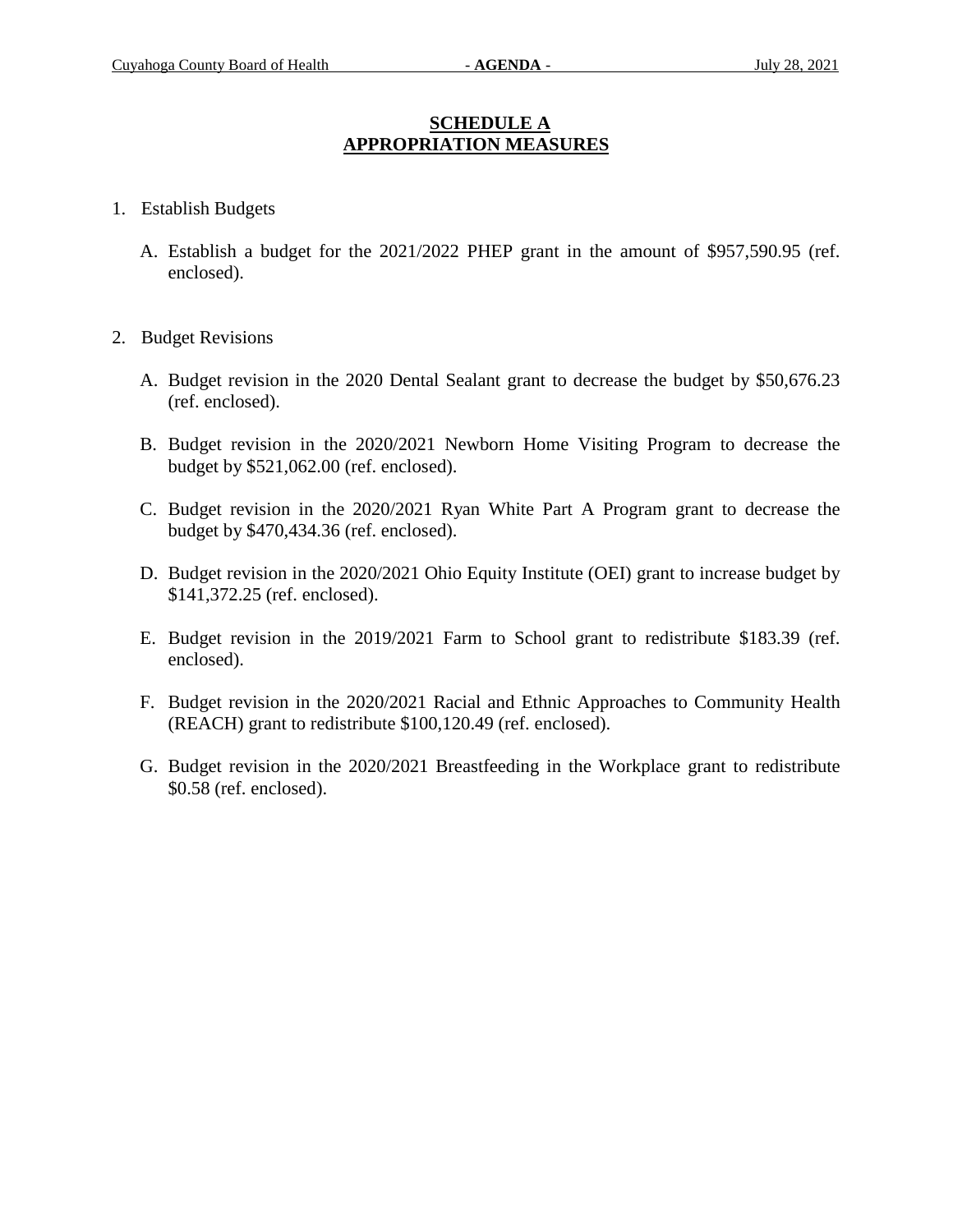# **SCHEDULE B CASH TRANSFERS**

1. Operating Transfers

None

2. Residual Equity Transfers

None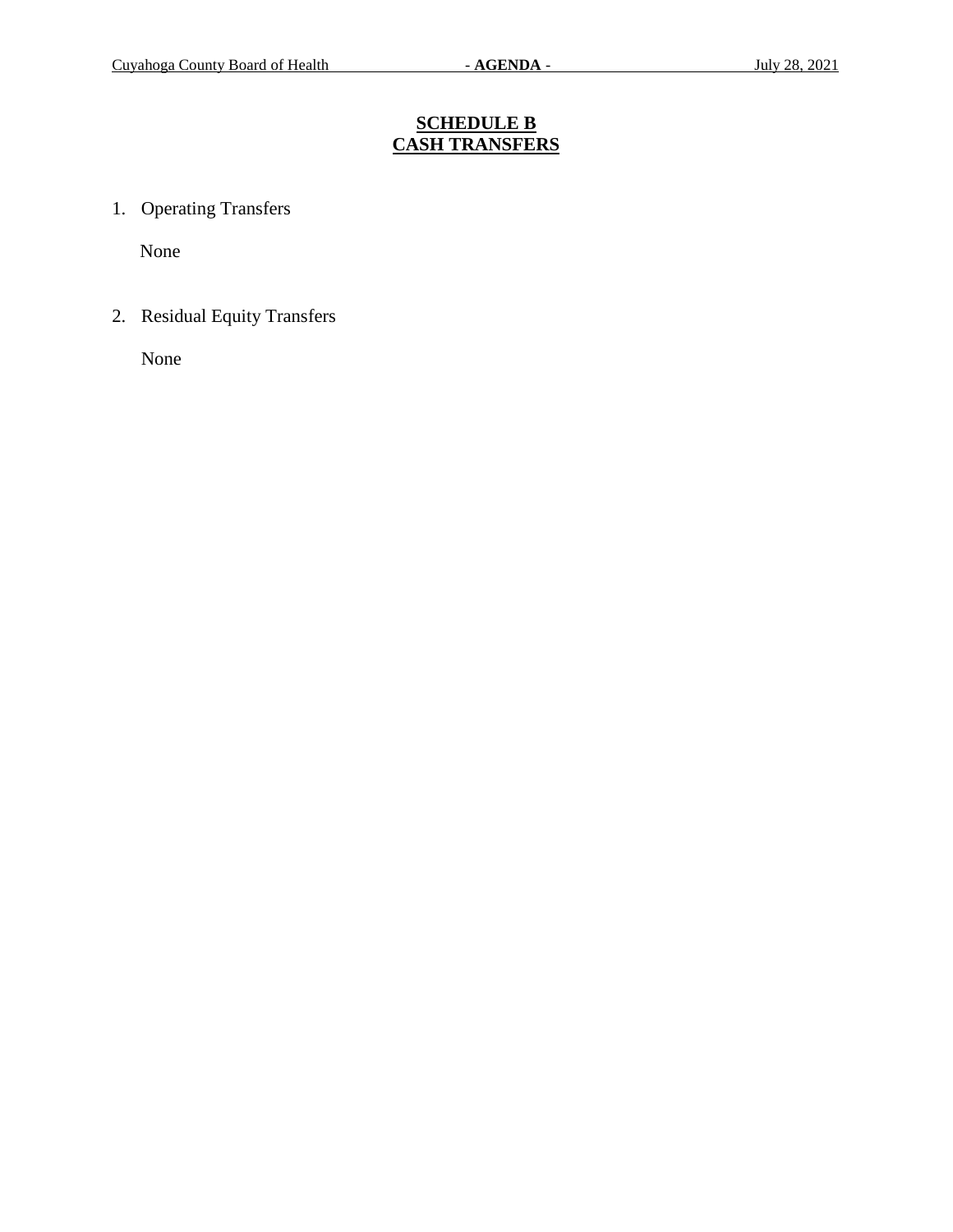### **SCHEDULE C ROUTINE PERSONNEL ACTIONS**

Unless otherwise specifically indicated, said appointments shall be effective as of the beginning of the next pay period following completion and satisfaction of any post offer requirements and signature as determined by the Director of Organizational Development.

Ratify Appointment(s):

- A. Jazmine Kirkland, Data Analyst, Grade E, \$53,968.00 annually, effective May 24, 2021.
- B. Khandi King, Data Analyst, Grade E, \$53,968.00 annually, effective May 24, 2021.
- C. Danielle LeGallee, Grant Coordinator, Grade C, \$41,149.00 annually, effective July 19, 2021.
- D. Mason Leuthaeuser, Sanitarian in Training, Grade C, \$41,149.00 annually, effective July 19, 2021.

Appointment(s):

A. TBD, Public Health Nurse Program Manager, Grade E, \$53,968.00 annually.

Promotion(s):

A. Erin Lark, Grant Program Manager, Grade E, \$53,968.00 annually, effective August 2, 2021.

Retirement(s):

A. Saida Mazzone, Administrative Specialist, effective July 31, 2021.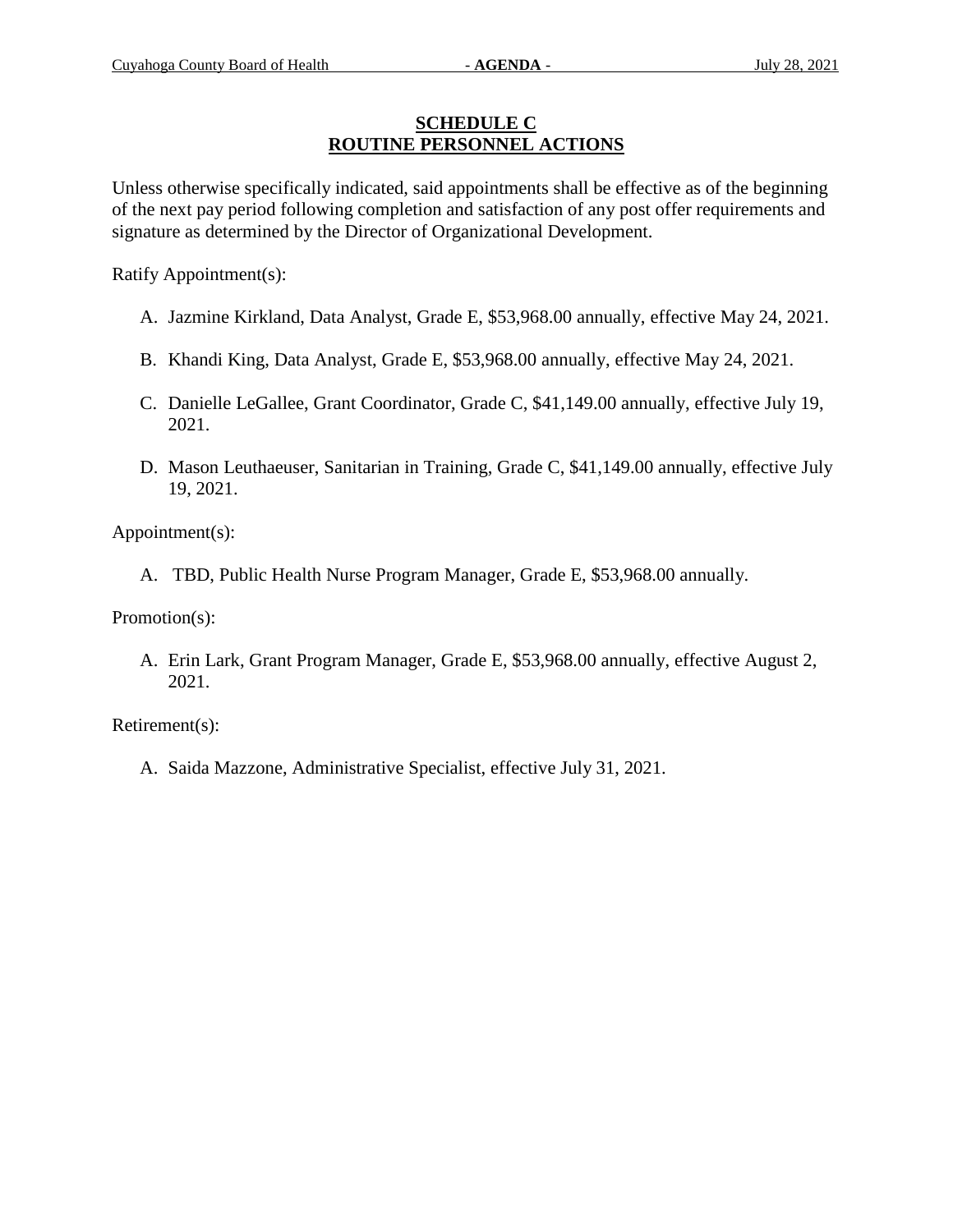## **SCHEDULE D EMPLOYEE TRAINING AND TRAVEL EXPENSES**

### Administration

None

Environmental Public Health

None

Epidemiology, Surveillance and Informatics

None

### Prevention and Wellness

- a. Ryan White staff to program meetings June 1, 2021-February 28, 2022 various locations in Ohio.
- b. Ending the HIV Epidemic (EtHE) staff to program meetings June 1, 2021-February 28, 2022 – various locations in Ohio.
- c. Implementing Enhanced HIV Prevention staff to program meetings June 1, 2021-July 31, 2022 – various locations in Ohio.

\*Professional education under ONA contract.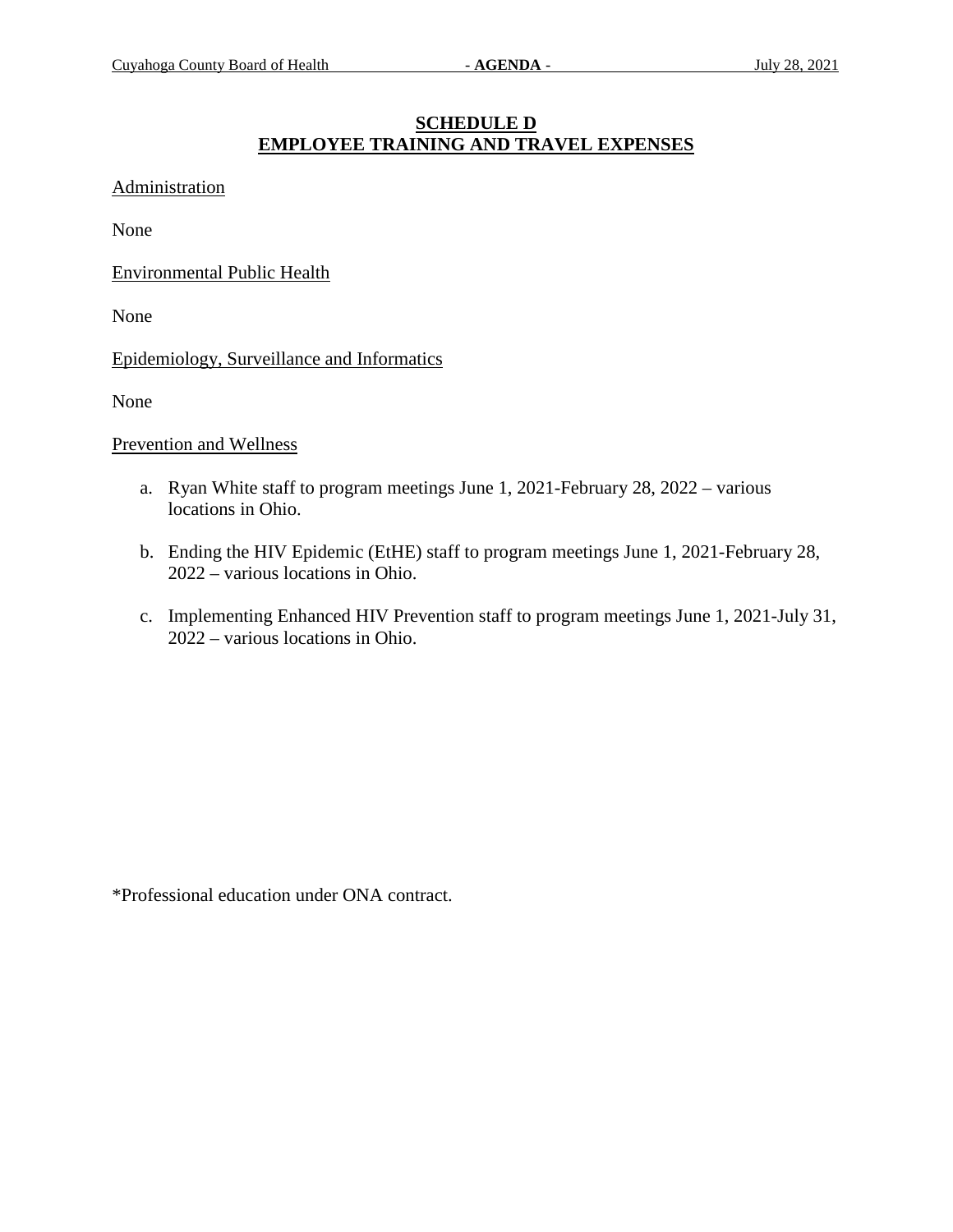### **SCHEDULE F CRC REPORT AND OTHER CONTRACTS**

### A. CRC Report

1. June 22, 2021 Meeting (ref. enclosed):

Contract Authorizations

CRC 2021-55: American Builders & Applicators - \$9,050.00

CRC 2021-56: American Builders & Applicators - \$9,850.00

CRC 2021-57: American Builders & Applicators - \$17,675.00

2. July 6, 2021 Meeting (ref. enclosed):

No Exchange of Funds

CRC 2021-58: Contract award authorizations for lead remediation rescission:

| CRC#    | Contractor              | Address                    | Award       |
|---------|-------------------------|----------------------------|-------------|
| 2021-13 | <b>TNT Construction</b> | 3603 Menlo Rd, Shaker Hts. | \$20,905.00 |

Tabled Items

CRC 2021-64: Contract - Paramount Insurance Company

Contract Approvals

CRC 2021-59: Addendum - American Builders and Applicators, LLC - to increase the amount to be paid from \$24,400.00 to \$24,800.00

CRC 2021-60: David W. Knight, D.D.S. - \$65.00

CRC 2021-61: Cleveland Rape Crisis Center - \$18,200.00

CRC 2021-62: Smith & Oby - \$11,932.77

Revenue Generating Agreements

CRC 2021-63: Ohio Department of Health (ODH) Smoke-Free Workplace Program - \$20,000.00

3. July 20, 2021 Meeting (ref. enclosed):

No Exchange of Funds